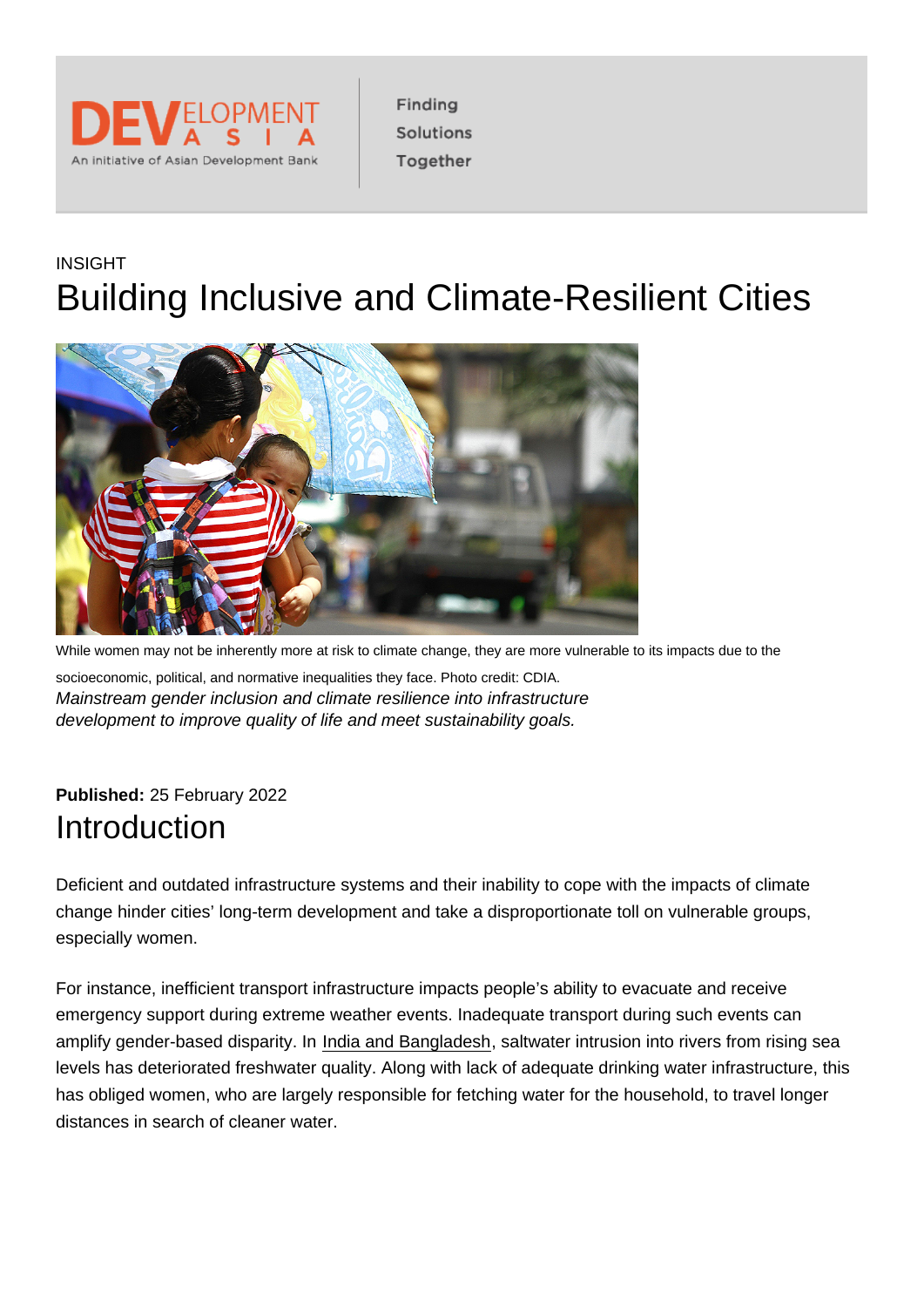While [women may not be inherently more at risk](https://www.nature.com/articles/s41467-020-19856-w.pdf) to climate change, they are more vulnerable to its impacts due to the socioeconomic, political, cultural, and normative inequalities they face.

By mainstreaming gender-inclusion and climate resilience into infrastructure development, cities can help address these differential vulnerabilities and gender disparity. Doing so will help improve quality of life in an inclusive manner while paving the way for the achievement of the Sustainable Development Goals (SDGs).

# Analysis

Women in Asia and the Pacific spend more time than men [performing domestic and family duties](https://www.adb.org/publications/balancing-burden-womens-time-poverty-and-infrastructure). The development of inclusive and resilient infrastructure in cities could free up time that could be reallocated toward more "paid market work" as well as social and community activities. McKinsey Global Institute estimates that advancing women's equality could [increase the region's annual gross domestic product](https://www.mckinsey.com/featured-insights/gender-equality/the-power-of-parity-advancing-womens-equality-in-asia-pacific)  [by \\$4.5 trillion](https://www.mckinsey.com/featured-insights/gender-equality/the-power-of-parity-advancing-womens-equality-in-asia-pacific) or 12% by 2025. In addition, participatory and inclusive resilience-building measures can help bring out women's [local knowledge and leadership](https://unfccc.int/gender) (e.g., in water management practices and sustainable resource management) to ensure the effective planning, design, and implementation of resilient infrastructure that is attuned to community needs.

Building climate resilience in cities must go hand in hand with tackling gender disparity, offering a winwin solution. Development agencies and international climate funds are now making gender mainstreaming mandatory for securing climate funding. The [Green Climate Fund,](https://www.greenclimate.fund/document/gender-policy) for example, requires applicants to undertake gender assessment and craft an action plan aligned with the fund's gender policy. The Asian Development Bank's (ADB) [Strategy 2030](https://www.adb.org/documents/strategy-2030-prosperous-inclusive-resilient-sustainable-asia-pacific) prioritizes building women's resilience to climate change as part of its [operational plan](https://www.adb.org/documents/strategy-2030-op2-gender-equality) for accelerating progress in gender equality.

## Areas of opportunity

How then can cities design gender-inclusive and resilient infrastructure projects? Here are some opportunities to consider in the early stages of project preparation:

### Include gender impact assessment in vulnerability assessments

Climate risk and vulnerability assessments (CRVA) should be considered in projects to appraise risks and identify adaptation options that can be integrated into the design of the project. A gender impact assessment should be an indispensable part of CRVA to take into account the differentiated climate change impacts on men and women, identify the specific vulnerabilities of women and girls, and ensure everyone's participation in developing adaptation measures.

There are different methodologies already in place that cities can adopt or customize based on their local context. For example, UN-Habitat provides step-by-step guidelines [for tackling gender issues in](https://unhabitat.org/sites/default/files/download-manager-files/Gender Responsive Urban Planning and Design.pdf)  [urban planning](https://unhabitat.org/sites/default/files/download-manager-files/Gender Responsive Urban Planning and Design.pdf) and for facilitating the full and equal participation of women and other members of vulnerable populations throughout the critical early stages of the project cycle. Meanwhile, the [UN](https://asiapacific.unwomen.org/sites/default/files/Field Office ESEAsia/Docs/Publications/2019/03/ap-BLS19062_GPP_WEB.pdf)  [Women's guide](https://asiapacific.unwomen.org/sites/default/files/Field Office ESEAsia/Docs/Publications/2019/03/ap-BLS19062_GPP_WEB.pdf) on developing gender-inclusive infrastructure projects puts forward the need to conduct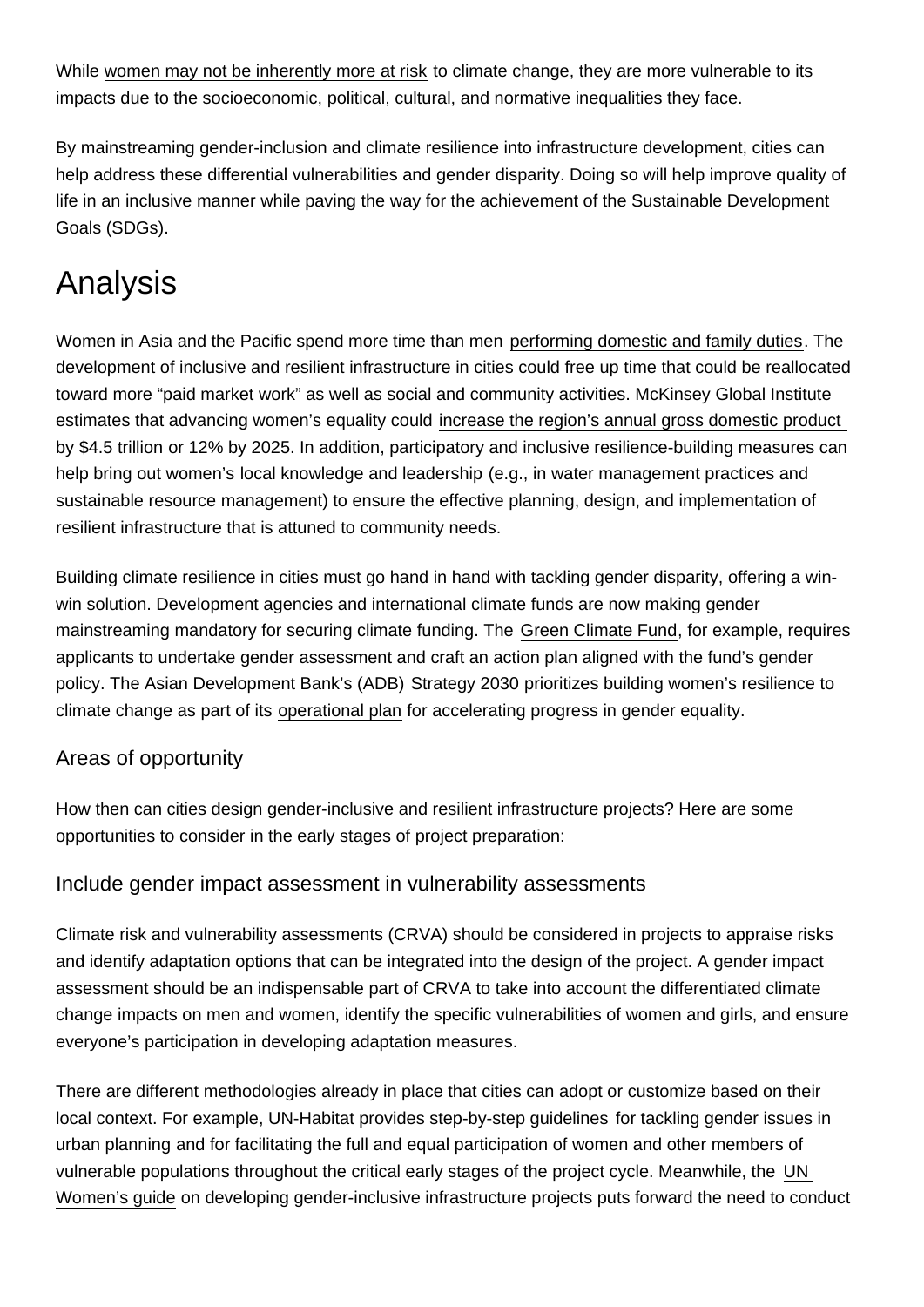a gender analysis, which evaluates the local distribution of resources and opportunities based on gender. It further recommends drafting a gender action plan to address gender-related constraints and opportunities during project preparation and implementation and undertaking community engagement with the participation of marginalized groups, among others.

# Improve women's participation in decision-making in climate-resilient infrastructure projects

Women should be acknowledged as planners and decision makers in projects and not merely beneficiaries. They should be given an equal voice in the planning and implementation of projects, which directly affect their lives.

This does not mean only having women in the room but also providing them with an enabling environment and the most favorable conditions to express themselves. Establishing women groups, for instance, could be a solution in circumstances where cultural contexts or rules prevent them from fully participating in mixed assemblies. Conducting meetings, which are conducive for women to attend in terms of time, space, and safety, is also a way to maximize their involvement in these processes.

Including women's views can effectively influence the design of infrastructure projects by including in a way that benefits all members of a community. For example, adding [accessibility features](https://www.adb.org/publications/green-spaces-guidelines-gender-responsive-design-tbilisi) in public spaces and building [nature-based infrastructure](https://www.iisd.org/articles/nature-based-infrastructure-powerful-tool-womens-empowerment-climate-adaptation) for strengthening livelihoods of women

### Be conscious of unequal power structures and prevalent social norms

It is important to have an in-depth understanding of sociopolitical contexts and intersectionality when developing infrastructure projects to recognize the drivers of vulnerabilities, avoid reinforcing or exacerbating them, and identify effective routes for enabling inclusiveness.

In India, for instance, caste and sanitation work are intrinsically linked, and women sanitation workers' working conditions are often under the double burden of patriarchy and caste, which considerably reduces their ability to cope with and adapt to climate-related events, such as floods.

Women workers can play a crucial role in the planning, design, and implementation of sustainable sanitation infrastructure. Hence it is important to make sure that new infrastructure systems do not simply focus on hard adaptation solution, but also bring about a shift in behavioral aspects and social norms to ensure the effective inclusion of all. Integrating social and institutional dimensions within urban resilience building measures is imperative for addressing systemic poverty, vulnerability, and gender discrimination.

### Budget for gender-responsive approaches

[Gender-responsive budgeting](https://asiapacific.unwomen.org/en/focus-areas/women-poverty-economics/gender-responsive-budgeting) refers to the effective collection and allocation of public resources to advance gender equality and women's empowerment, rather than merely creating separate budgets for women or solely increasing spending on women's programs. Cities need to allocate budgets to [mainstream gender perspectives](https://cdkn.org/resource/supporting-climate-action-through-gender-responsive-budgeting-in-nepal#:~:text=Women are critical actors in,equality and equity in development.) and ensure participation of women and vulnerable groups in project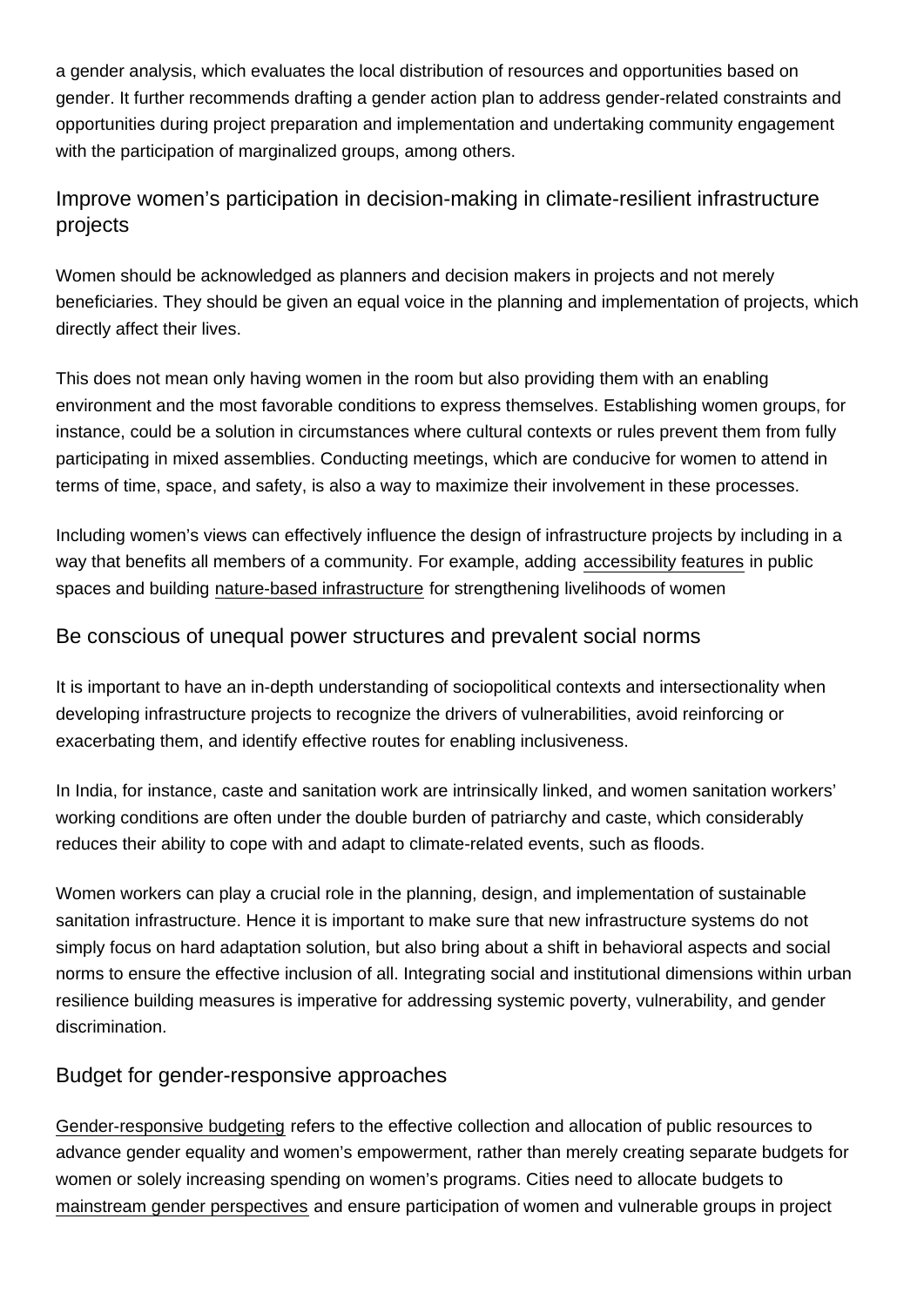planning.

Development organizations have published resources to help cities adopt gender-responsive budgeting. UNESCAP offers a [guide for cities](https://www.unescap.org/sites/default/files/SDD_Gender-Responsive_Budgeting.pdf) to mainstream good concepts and practices in gender-responsive budgeting into their urban planning and development operations. ADB's report on [Enhancing Women-](https://www.adb.org/sites/default/files/publication/605606/women-focused-climate-disaster-resilience.pdf)[Focused Investment in Climate and Disaster Resilience](https://www.adb.org/sites/default/files/publication/605606/women-focused-climate-disaster-resilience.pdf) provides guidelines for governments to identify key factors of gender and climate investments and make these investments effective.

Turn to project preparation facilities for technical assistance in integrating gender and climate considerations in development projects

Cities Development Initiative for Asia (CDIA) is a project preparation facility that can support cities in preparing bankable infrastructure projects that effectively mainstream climate resilience and inclusiveness. It can further assist them to implement gender-responsive and inclusive design in projects and develop a roadmap for strengthening institutions and building the capacity of implementers to ensure long-term sustainability of projects.

Gender is a critical component of CDIA's project preparation work. For example, CDIA's consulting teams consist of gender and/or social development specialists to ensure that gender considerations are fully integrated at the early stage of project preparation. It also endeavors to ensure women's participation in its various stakeholder consultation activities so they can be actively involved in shaping infrastructure projects for their cities.

# **Implications**

The starting point for integrating gender considerations and climate resilience in infrastructure projects is in the early phase of project preparation. It is where project foundations are set up—vulnerabilities are analyzed, the scope is defined, and bankability is established.

To take advantage of this opportunity, there are several measures that cities can put in place to better integrate gender and climate resilience in infrastructure development. First, along with observed and projected climate data, cities should encourage the systematic collection of disaggregated socioeconomic data to better map the intersection of climate change, infrastructure, and gender issues, and their complex interactions. Knowing this will enable planners to better integrate inclusive adaptation measures in project design and ensure project sustainability.

Cities should also mainstream gender-specific priorities into their strategies and planning documents. Government tools like gender-responsive budgeting can further enable the development of more genderinclusive infrastructure projects and take into account the needs of various population groups. Mainstreaming gender in governance goes hand in hand with awareness raising at all government and community levels.

Cities should also address the deficit in women's involvement in decision-making and throughout the value chain of infrastructure projects. It is essential that women are institutionally well-represented at the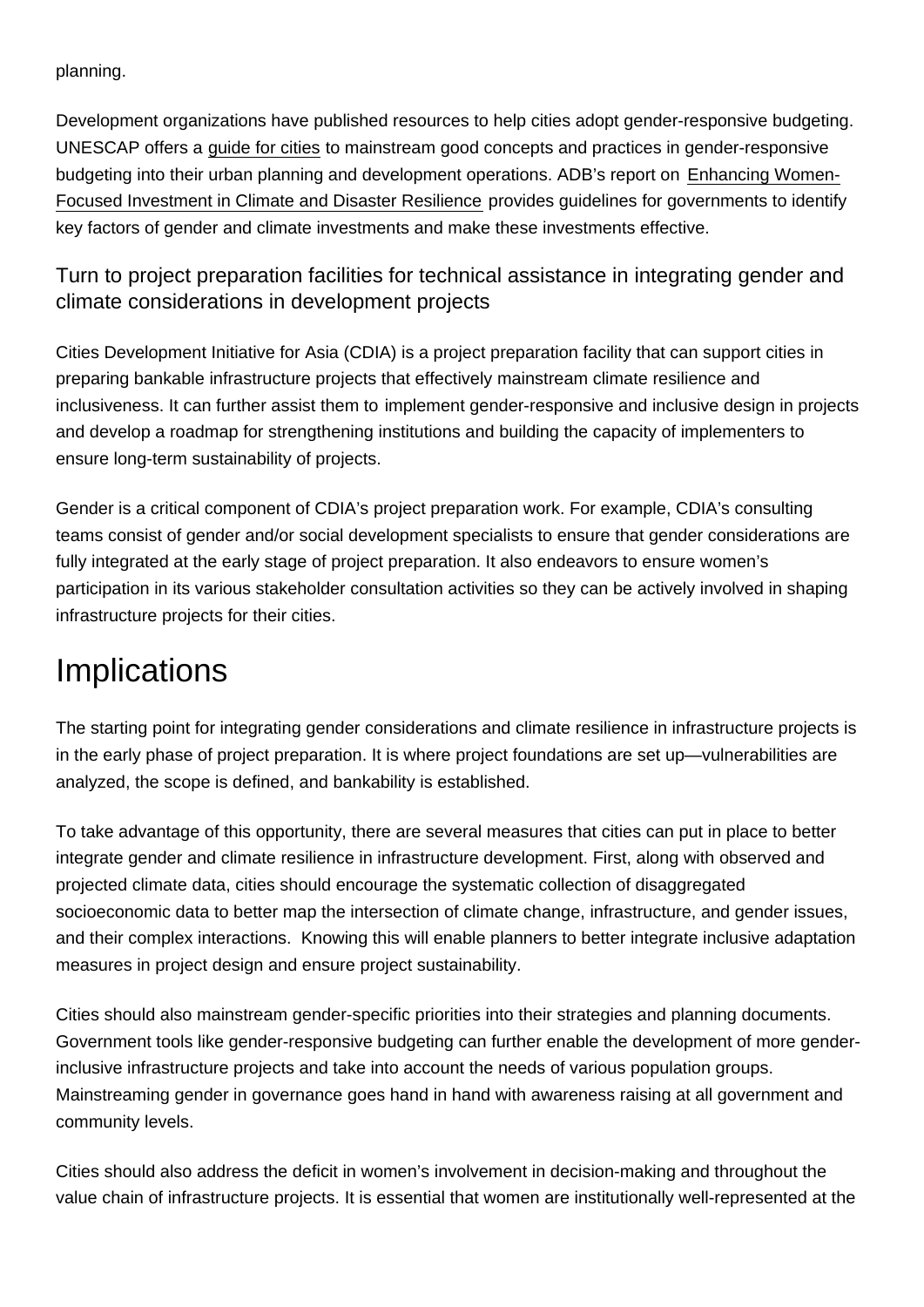regional, national, and local levels as key decision makers. Women should be actively involved in stakeholder consultations along the infrastructure investment cycle, and their views should be wellintegrated into project design, implementation, and monitoring and evaluation.

Inclusive and resilient infrastructure reaps invaluable climate and development benefits for cities. At its heart, city resilience-building measures will be truly transformational if they address the root causes of systemic vulnerability, including power inequalities and gender-based discrimination.

# Resources

Asian Development Bank (ADB). 2020. [Enhancing Women-Focused Investments in Climate and](https://www.adb.org/publications/women-focused-climate-disaster-resilience)  [Disaster Resilience.](https://www.adb.org/publications/women-focused-climate-disaster-resilience) Manila.

ADB. 2019. [Strategy 2030 Operational Plan for Priority 2: Accelerating Progress in Gender Equality,](https://www.adb.org/documents/strategy-2030-op2-gender-equality)  [2019-2024.](https://www.adb.org/documents/strategy-2030-op2-gender-equality) Manila.

United Nations Economic and Social Commission for Asia and the Pacific. 2018. [Gender-Responsive](https://www.unescap.org/resources/gender-responsive-budgeting-asia-and-pacific-key-concepts-and-good-practices)  [Budgeting in Asia and the Pacific: Key Concepts and Good Practices.](https://www.unescap.org/resources/gender-responsive-budgeting-asia-and-pacific-key-concepts-and-good-practices) Bangkok.

United Nations Human Settlements Programme. 2012. [Gender Issue Guide: Urban Planning and Design.](https://unhabitat.org/gender-responsive-urban-planning-and-design) Nairobi.

United Nations Women/UNOPS. 2019. [Guide on Integrating Gender throughout Infrastructure Project](https://asiapacific.unwomen.org/sites/default/files/Field Office ESEAsia/Docs/Publications/2019/03/ap-BLS19062_GPP_WEB.pdf)  [Phases in Asia and the Pacific.](https://asiapacific.unwomen.org/sites/default/files/Field Office ESEAsia/Docs/Publications/2019/03/ap-BLS19062_GPP_WEB.pdf)

### [Maribel Hernandez](https://development.asia/node/7871)

Technical Director, Climate and Resilience Hub, Willis Towers Watson (WTW)

Maribel has more than 20 years of experience in climate change adaptation and finance, providing strategic guidance to governmental, multilateral, and nongovernmental organizations on how to integrate climate change in their decision-making processes and access climate finance. She has led and/or contributed to over 70 consulting projects, including across Asia, Latin America and the Caribbean and Africa, for a diversity of clients.

### [Uma Pal](https://development.asia/node/7876)

Lead Associate, Climate and Resilience Hub, Willis Towers Watson (WTW)

Uma lends technical, programmatic, and coordination support across climate resilience projects in Asia and globally. She has worked on climate resilience building and mainstreaming across various sectors, such as infrastructure, agriculture, and governance. She is involved in a Agence Française de Développement-funded project where she is working closely with Cities Development Initiative for Asia (CDIA) to mainstream climate change into the Trust Fund's approaches, methodologies and tools.